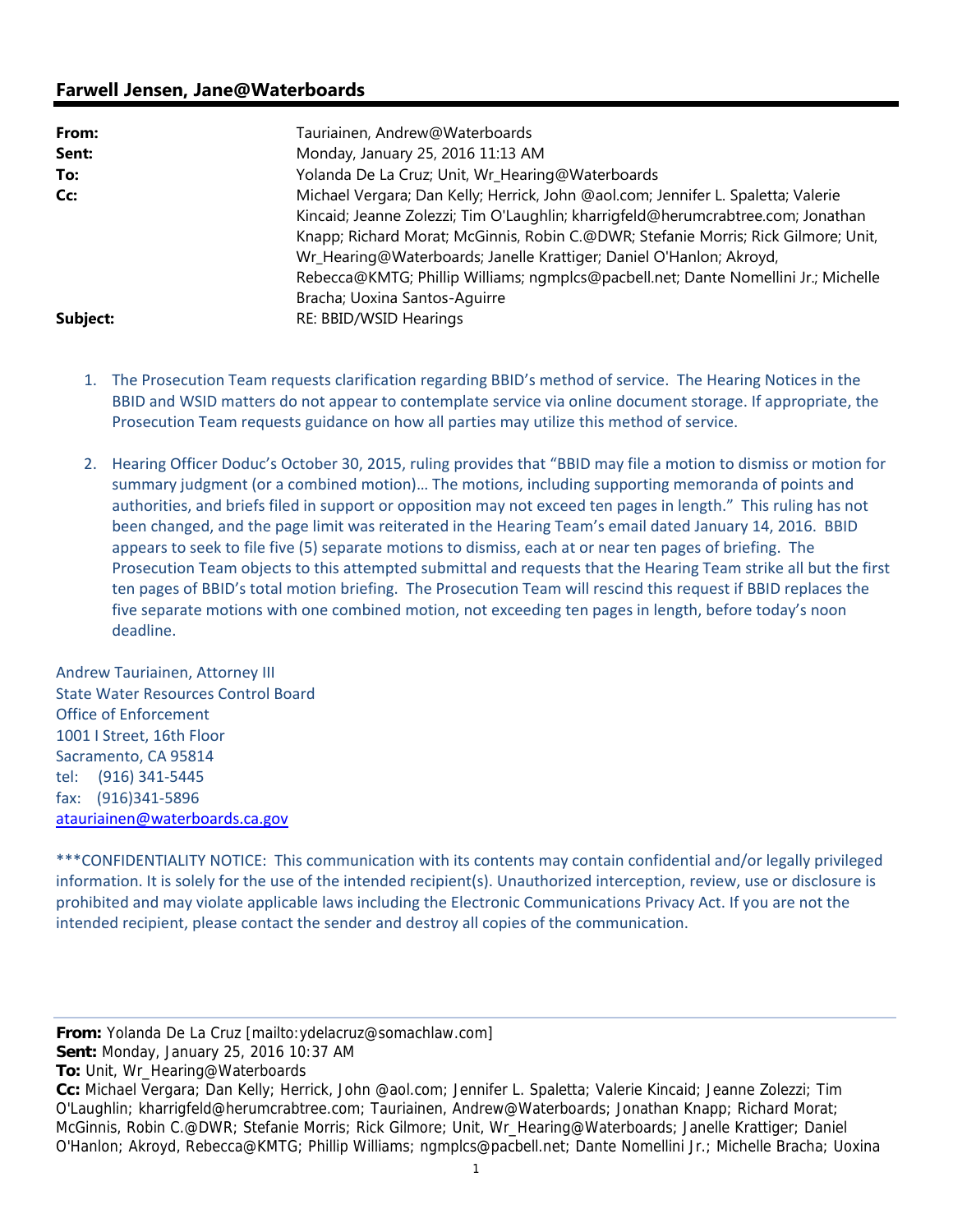Santos-Aguirre **Subject:** BBID/WSID Hearings

SWRCB Hearing and Parties:

Please be advised that we are sending you the following Motions and Declarations along with exhibits by HIGHTAIL.

1. NOTICE OF POSITION REGARDING THE STATE WATER RESOURCES CONTROL BOARD AUTHORITY TO ISSUE CURTAILMENTS

 2. DECLARATION OF LAUREN D. BERNADETT IN SUPPORT OF BYRON-BETHANY IRRIGATION NOTICE OF POSITION REGARDING THE STATE WATER RESOURCES CONTROL BOARD AUTHORITY TO ISSUE CURTAILMENTS

3. MOTION TO DISMISS ADMINISTRATIVE CIVIL LIABILITY PROCEEDING IN ENF01951 FOR LACK OF STATUTORY AUTHORITY UNDER WATER CODE SECTION 1052

4. DECLARATION OF LAUREN D. BERNADETT IN SUPPORT OF MOTION TO DISMISS ADMINISTRATIVE CIVIL LIABILITY PROCEEDING IN ENF01951 FOR LACK OF STATUTORY AUTHORITY UNDER WATER CODE SECTION 1052

5. MOTION TO DISMISS ADMINISTRATIVE CIVIL LIABILITY COMPLAINT IN ENF01951 FOR LACK OF DELEGATION AUTHORITY

6. DECLARATION OF LAUREN D. BERNADETT IN SUPPORT OF MOTION TO DISMISS ADMINISTRATIVE CIVIL LIABILITY COMPLAINT IN ENF01951 FOR LACK OF DELEGATION **AUTHORITY** 

7. MOTION TO DISMISS ADMINISTRATIVE CIVIL LIABILITY COMPLAINT IN ENF01951 FOR VIOLATION OF DUE PROCESS

8. DECLARATION OF LAUREN D. BERNADETT IN SUPPORT OF MOTION TO DISMISS ADMINISTRATIVE CIVIL LIABILITY COMPLAINT IN ENF01951 FOR VIOLATION OF DUE PROCESS

 9. MOTION TO DISMISS ADMINISTRATIVE CIVIL LIABILITY PROCEEDING IN ENF01951 STATE WATER RESOURCES CONTROL BOARD'S METHOD OF DETERMINING WATER AVAILABILITY IS AN UNLAWFUL UNDERGROUND REGULATION

10. DECLARATION OF LAUREN D. BERNADETT IN SUPPORT OF MOTION TO DISMISS ADMINISTRATIVE CIVIL LIABILITY PROCEEDING IN ENF01951 SWRCB'S METHOD OF DETERMINING WATER AVAILABILITY IS AN UNLAWFUL UNDERGROUND REGULATION

11. MOTION TO DISQUALIFY HEARING OFFICER

12. DECLARATION OF LAUREN D. BERNADETT IN SUPPORT OF MOTION TO DISQUALIFY HEARING OFFICER